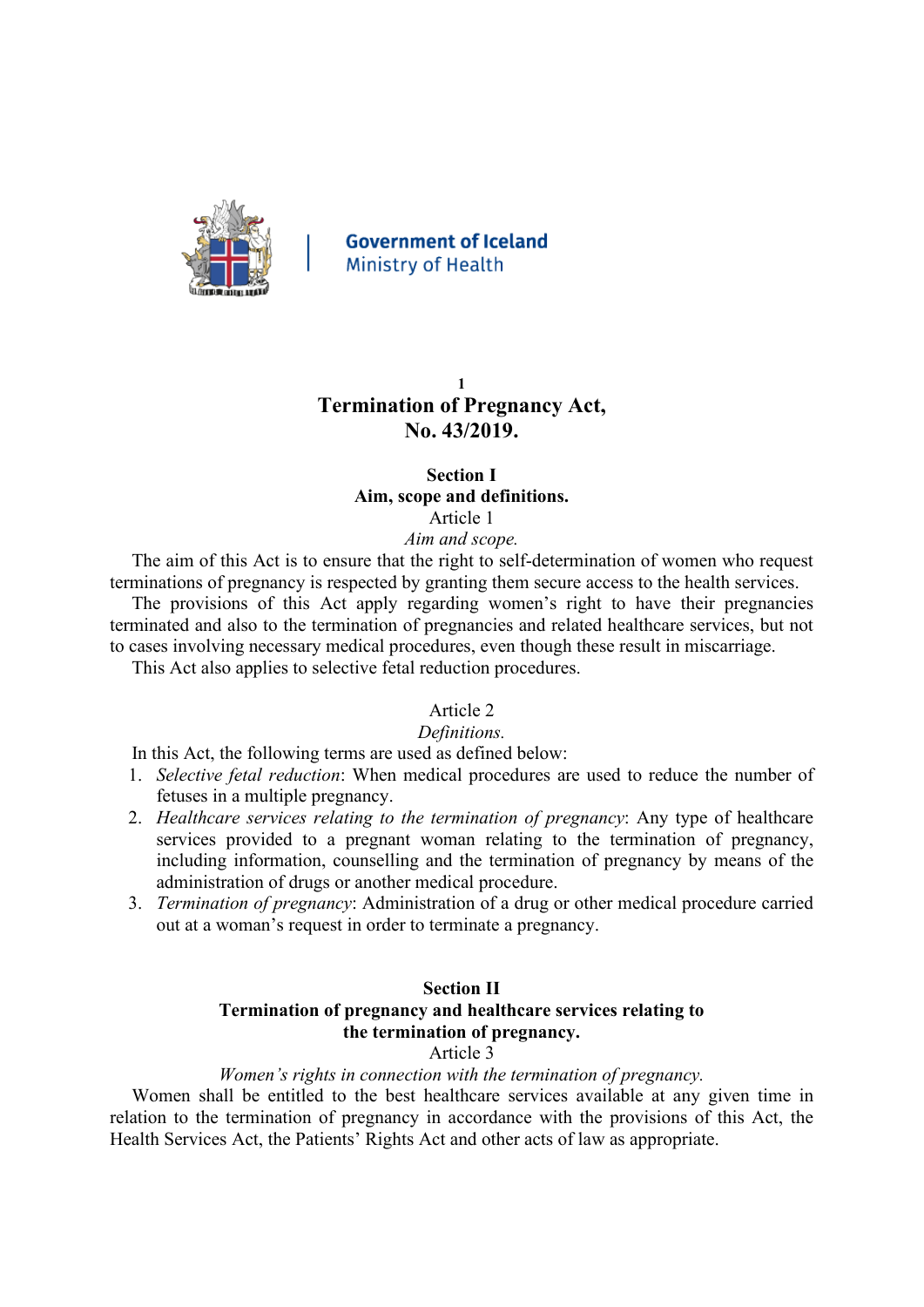### Article 4

# *Authorisation for the termination of pregnancy.*

Any woman who so requests shall have the right to have her pregnancy terminated up to the end of the 22<sup>nd</sup> week of pregnancy. In all cases, pregnancy shall be terminated as soon as possible, and preferably before the end of the  $12<sup>th</sup>$  week of pregnancy.

If a healthcare worker refuses to terminate a pregnancy on the grounds of Article 14 of the Healthcare Workers Act, No. 34/2012, measures shall be taken to ensure that the woman is able to exercise her rights in accordance with the first paragraph.

Pregnancy may only be terminated after the end of the  $\tilde{2}2^{nd}$  week of pregnancy if the life of the pregnant woman would be endangered were pregnancy to continue or if the fetus is not considered to be viable. Confirmation by two physicians shall be obtained stating that the fetus is not considered to be viable.

#### Article 5

### *Authorisation for termination of pregnancy in the case of girls who are not legally competent on account of their youth.*

A pregnancy may be terminated in accordance with the provisions of this Act in the case of a girl who is not legally competent on account of her youth, at her request, without the consent of her parents or guardians. In connection with the termination of pregnancy, she shall be offered information and counselling relating to contraception.

### Article 6

#### *Healthcare services in relation to the termination of pregnancy.*

Access to healthcare services in relation to the termination of pregnancy shall be guaranteed in all healthcare jurisdictions in Iceland (*cf.* the Healthcare Services Act), at least up to the end of the  $12<sup>th</sup>$  week of pregnancy.

### Article 7

## *Termination of pregnancy.*

Termination of pregnancy by means of a medical procedure shall take place in a hospital or healthcare institution under the guidance of a specialised gynaecologist or a specialist in general surgery with experience and training in evacuation of the uterus. Pregnancies may also be terminated by the administration of drugs at the professional premises of physicians that are under the supervision of the Directorate of Health (*cf.* the Directorate of Health and Public Health Act) up to the end of the  $12<sup>th</sup>$  week of pregnancy.

## Article 8

#### *Information and counselling.*

Before a pregnancy is terminated, the woman shall have the opportunity to receive information and counselling from a physician, a nurse, a midwife and a social worker, as necessary. Furthermore, the woman shall be informed of the potential risks associated with the procedure (*cf.* Article 5 of the Patients' Rights Act, No. 74/1997), by the physician who carries out the procedure or a physician with special qualifications in the field of the termination of pregnancy. Following termination of the pregnancy, the woman shall have the opportunity of a supportive conversation.

All information and counselling provided in relation to the termination of pregnancy shall be given in an impartial manner and be based on tried and tested knowledge, with respect for human rights and with human dignity as the guiding principle.